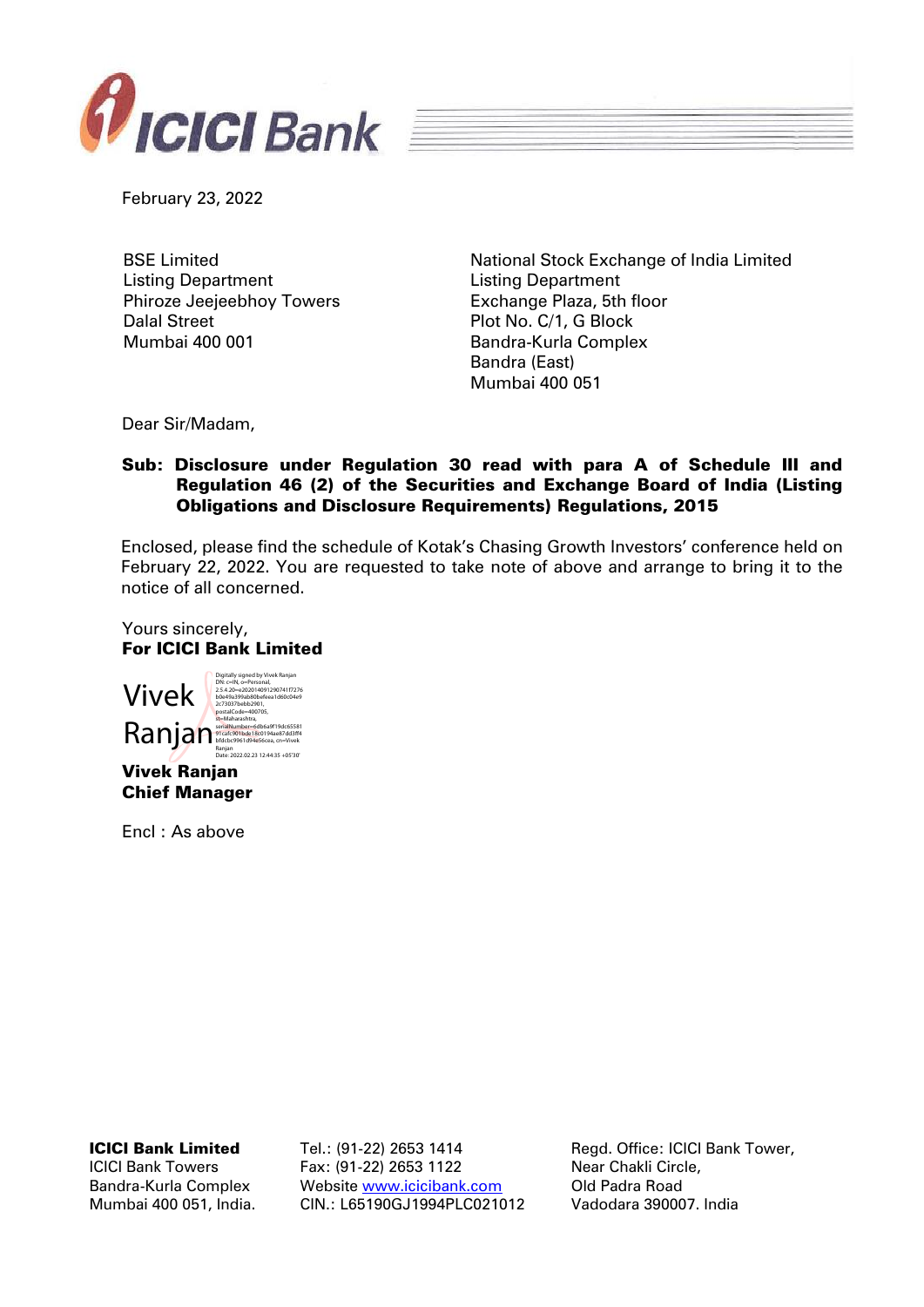

## **SCHEDULE**

## Kotak's Chasing Growth Investors' conference held on February 22, 2022

| Sr. No.         | <b>Attendees: Fund/firm</b>                                                    | <b>Type of meeting</b> |
|-----------------|--------------------------------------------------------------------------------|------------------------|
|                 | Aditya Birla Sun Life Asset Management Company Limited                         | Group video call       |
| $\overline{2}$  | <b>Alquity Investment Management</b>                                           | Group video call       |
| 3               | Amansa Capital                                                                 | Group video call       |
| 4               | <b>Axis Asset Management Company</b>                                           | Group video call       |
| 5               | <b>BNP Paribas Asset Management (India) Private Limited</b>                    | Group video call       |
| $6\phantom{1}6$ | Canara HSBC Oriental Bank of Commerce Life Insurance<br><b>Company Limited</b> | Group video call       |
| $\overline{7}$  | <b>Canara Robeco Mutual Fund</b>                                               | Group video call       |
| 8               | Chanakya Wealth Creation                                                       | Group video call       |
| 9               | Coupland Cardiff Management (Singapore) Pte. Limited                           | Group video call       |
| 10              | East Bridge Capital Management                                                 | Group video call       |
| 11              | <b>Edelweiss Global Asset Management</b>                                       | Group video call       |
| 12              | <b>HDFC</b> Life Insurance Company Limited                                     | Group video call       |
| 13              | <b>IDFC Asset Management</b>                                                   | Group video call       |
| 14              | IndiaFirst Life Insurance Company Limited                                      | Group video call       |
| 15              | Infina Finance Private Limited                                                 | Group video call       |
| 16              | Ishana Capital Limited                                                         | Group video call       |
| 17              | <b>Janchor Partners</b>                                                        | Group video call       |
| 18              | <b>JM Financial Services</b>                                                   | Group video call       |
| 19              | Kotak Life Insurance Company                                                   | Group video call       |
| 20              | Kotak Mahindra Bank (UK) Limited                                               | Group video call       |
| 21              | L&T Mutual Fund                                                                | Group video call       |
| 22              | Laburnum Capital                                                               | Group video call       |
| 23              | Mahindra Manulife Investment Management Private Limited                        | Group video call       |
| 24              | <b>Makrana Advisors LLP</b>                                                    | Group video call       |
| 25              | Man Group                                                                      | Group video call       |
| 26              | Millingtonia Capital                                                           | Group video call       |
| 27              | Mirae Asset Global Investments                                                 | Group video call       |
| 28              | <b>Moon Capital Management</b>                                                 | Group video call       |
| 29              | Motilal Oswal Asset Management Company Limited                                 | Group video call       |
| 30              | New Silk Road Investments Pte. Limited                                         | Group video call       |
| 31              | <b>NV Capital Services Private Limited</b>                                     | Group video call       |
| 32              | Ocean Dial Asset Management                                                    | Group video call       |
| 33              | One Up Financial Consultants Private Limited                                   | Group video call       |
| 34              | <b>PGIM India Mutual Fund</b>                                                  | Group video call       |
| 35              | Point72 Asset Management                                                       | Group video call       |
| 36              | Premji Investments                                                             | Group video call       |
| 37              | Reliance General Insurance Company                                             | Group video call       |
| 38              | SBI Funds Management Private Limited                                           | Group video call       |

ICICI Bank Limited

ICICI Bank Towers Bandra-Kurla Complex Mumbai 400 051, India.

Tel.: (91-22) 2653 1414 Fax: (91-22) 2653 1122 Website [www.icicibank.com](http://www.icicibank.com/) CIN.: L65190GJ1994PLC021012 Regd. Office: ICICI Bank Tower, Near Chakli Circle, Old Padra Road Vadodara 390007. India